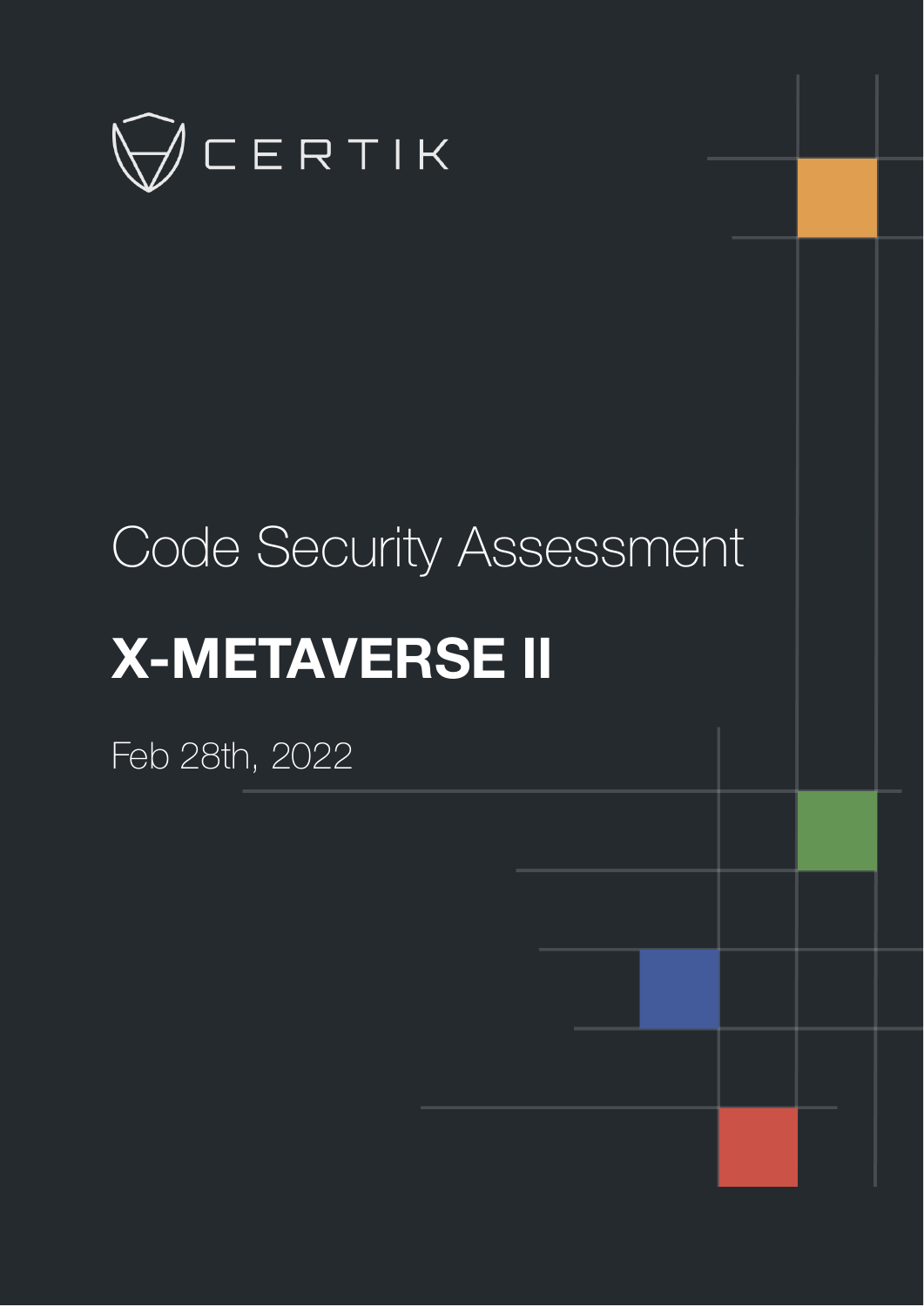# **Table of Contents**

#### **[Summary](#page-2-0)**

#### **[Overview](#page-3-0)**

**Project [Summary](#page-3-1) Audit [Summary](#page-3-2) [Vulnerability Summary](#page-3-3)** Audit [Scope](#page-4-0)

#### **[Findings](#page-5-0)**

XMT-01 : [Unlocked](#page-6-0) Compiler Version XMT-02 : Missing Zero [Address Validation](#page-7-0) XMT-03 : Initial Token [Distribution](#page-8-0)

#### **[Appendix](#page-10-0)**

**[Disclaimer](#page-11-0)**

**[About](#page-14-0)**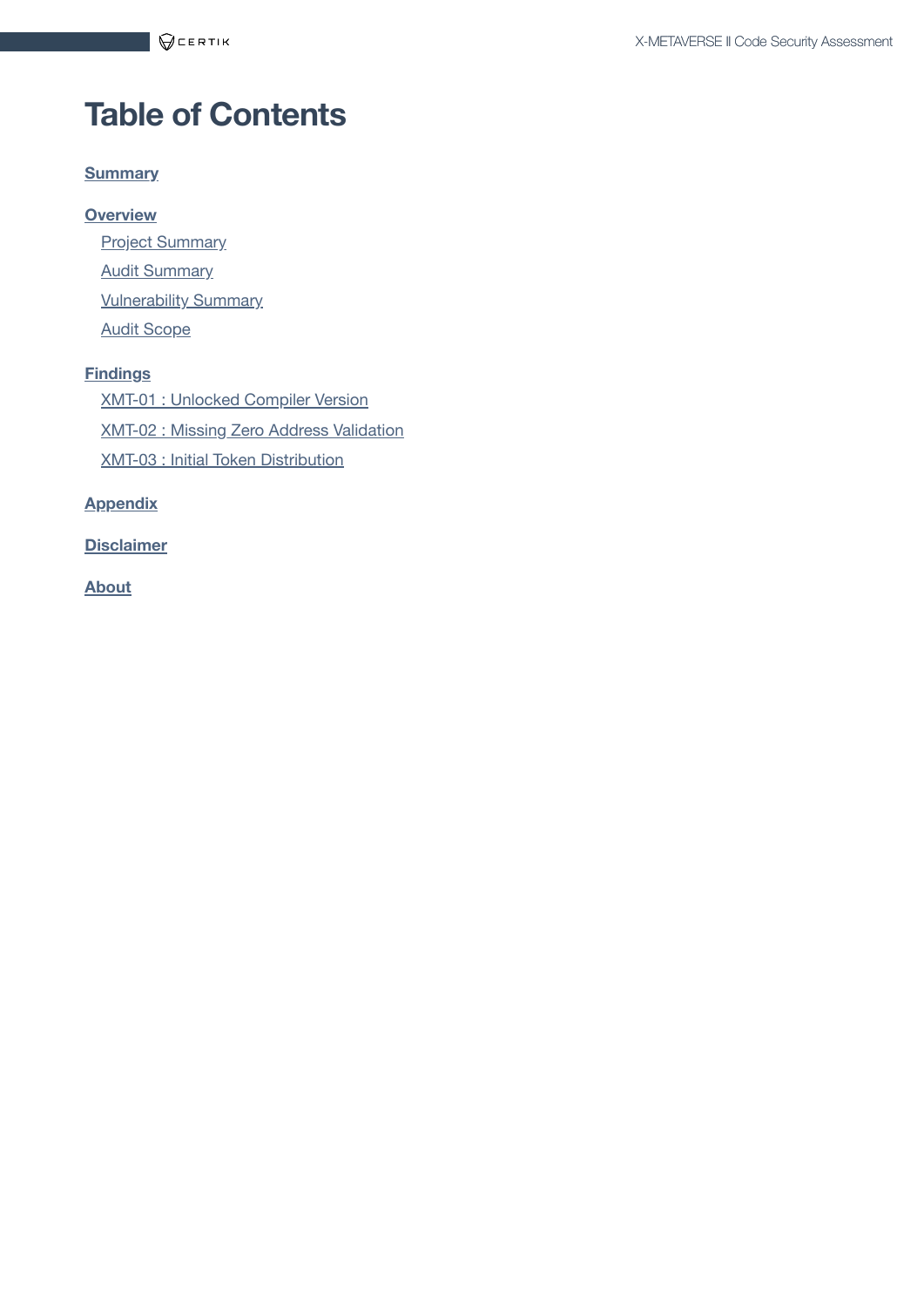# <span id="page-2-0"></span>**Summary**

This report has been prepared for X-METAVERSE II to discover issues and vulnerabilities in the source code of the X-METAVERSE Ⅱ project as well as any contract dependencies that were not part of an officially recognized library. A comprehensive examination has been performed, utilizing Static Analysis and Manual Review techniques.

The auditing process pays special attention to the following considerations:

- Testing the smart contracts against both common and uncommon attack vectors.
- Assessing the codebase to ensure compliance with current best practices and industry standards.
- Ensuring contract logic meets the specifications and intentions of the client.
- Cross referencing contract structure and implementation against similar smart contracts produced by industry leaders.
- Thorough line-by-line manual review of the entire codebase by industry experts.

The security assessment resulted in findings that ranged from critical to informational. We recommend addressing these findings to ensure a high level of security standards and industry practices. We suggest recommendations that could better serve the project from the security perspective:

- Enhance general coding practices for better structures of source codes;
- Add enough unit tests to cover the possible use cases;
- Provide more comments per each function for readability, especially contracts that are verified in public;
- Provide more transparency on privileged activities once the protocol is live.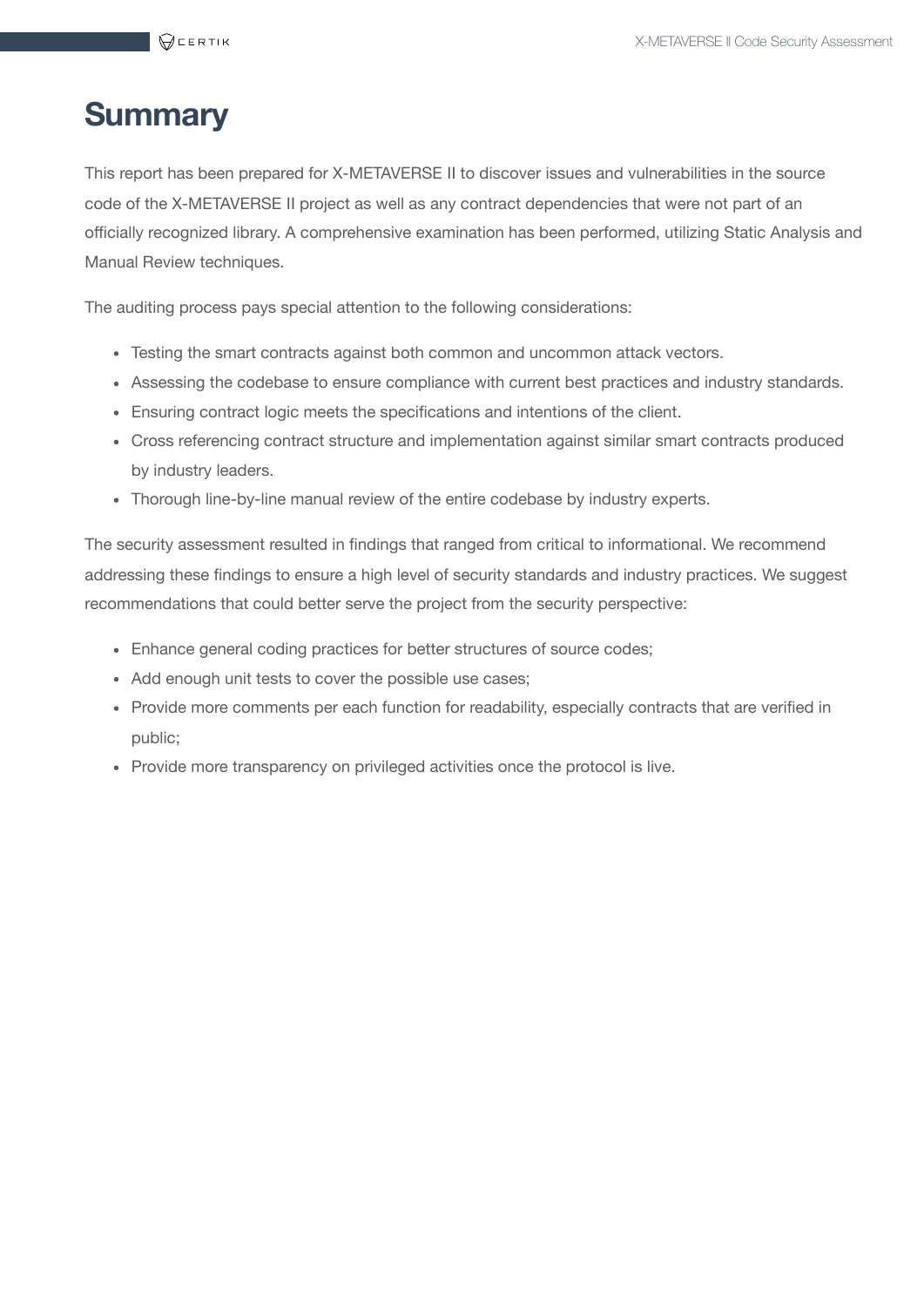# <span id="page-3-0"></span>**Overview**

## <span id="page-3-1"></span>**Project Summary**

| <b>Project Name</b> | <b>X-METAVERSE II</b>                                                       |
|---------------------|-----------------------------------------------------------------------------|
| Platform            | <b>BSC</b>                                                                  |
| Language            | Solidity                                                                    |
| Codebase            | https://bscscan.com/address/0xb080171c8999c336cc115d4d8224c2de51657a1c#code |
| Commit              |                                                                             |

## <span id="page-3-2"></span>**Audit Summary**

| <b>Delivery Date</b>     | Feb 28, 2022                   |
|--------------------------|--------------------------------|
| <b>Audit Methodology</b> | Static Analysis, Manual Review |

## <span id="page-3-3"></span>**Vulnerability Summary**

| <b>Vulnerability Level</b>     | Total          | Pending     | <b>Declined</b> | Acknowledged | <b>Partially Resolved</b> | Mitigated   | Resolved    |
|--------------------------------|----------------|-------------|-----------------|--------------|---------------------------|-------------|-------------|
| • Critical                     | $\mathbf 0$    | $\mathbf 0$ | $\mathbf 0$     | 0            | 0                         | 0           | 0           |
| Major<br>$\bullet$             | $\mathbf 0$    | $\mathbf 0$ | $\mathbf 0$     | 0            | 0                         | 0           | 0           |
| Medium<br>$\bullet$            | $\mathbf{1}$   | $\mathbf 0$ | $\mathbf 0$     | 1.           | $\mathbf 0$               | 0           | $\mathbf 0$ |
| Minor<br>$\bullet$             | $\mathbf 0$    | $\mathbf 0$ | $\mathbf 0$     | $\mathbf 0$  | 0                         | $\mathbf 0$ | 0           |
| Informational<br>$\bullet$     | $\overline{2}$ | $\mathbf 0$ | $\mathbf 0$     | 2            | 0                         | 0           | $\mathbf 0$ |
| <b>Discussion</b><br>$\bullet$ | $\mathbf 0$    | $\mathbf 0$ | $\mathbf 0$     | $\mathbf 0$  | 0                         | 0           | 0           |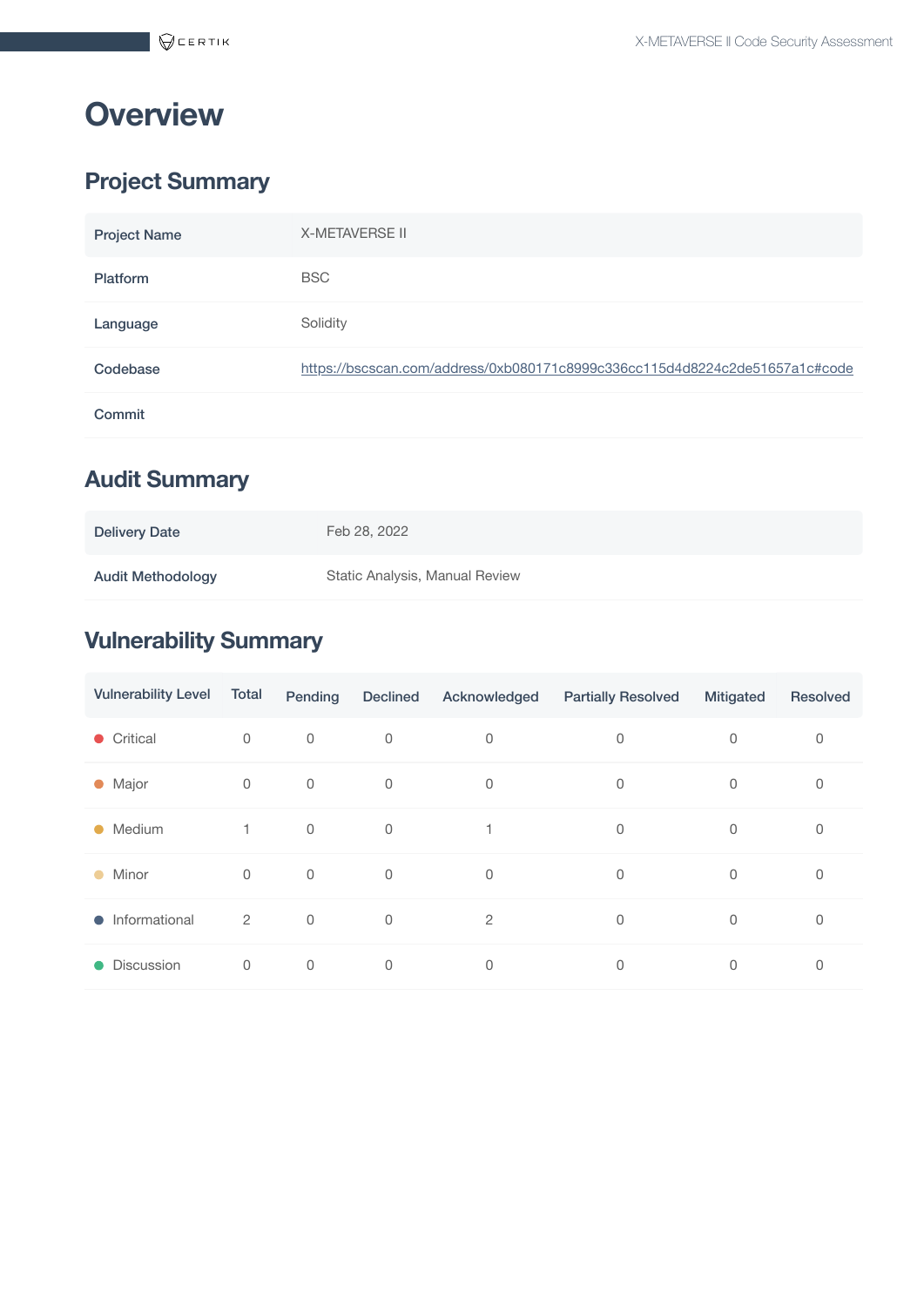## <span id="page-4-0"></span>**Audit Scope**

| ID         | File                      | <b>SHA256 Checksum</b>                                           |
|------------|---------------------------|------------------------------------------------------------------|
| <b>XMT</b> | contracts/Token/XMeta.sol | 09df1cc80e87eb969e48f99310d6939f10bbd6eee5d14fd9af77d40c89c7657f |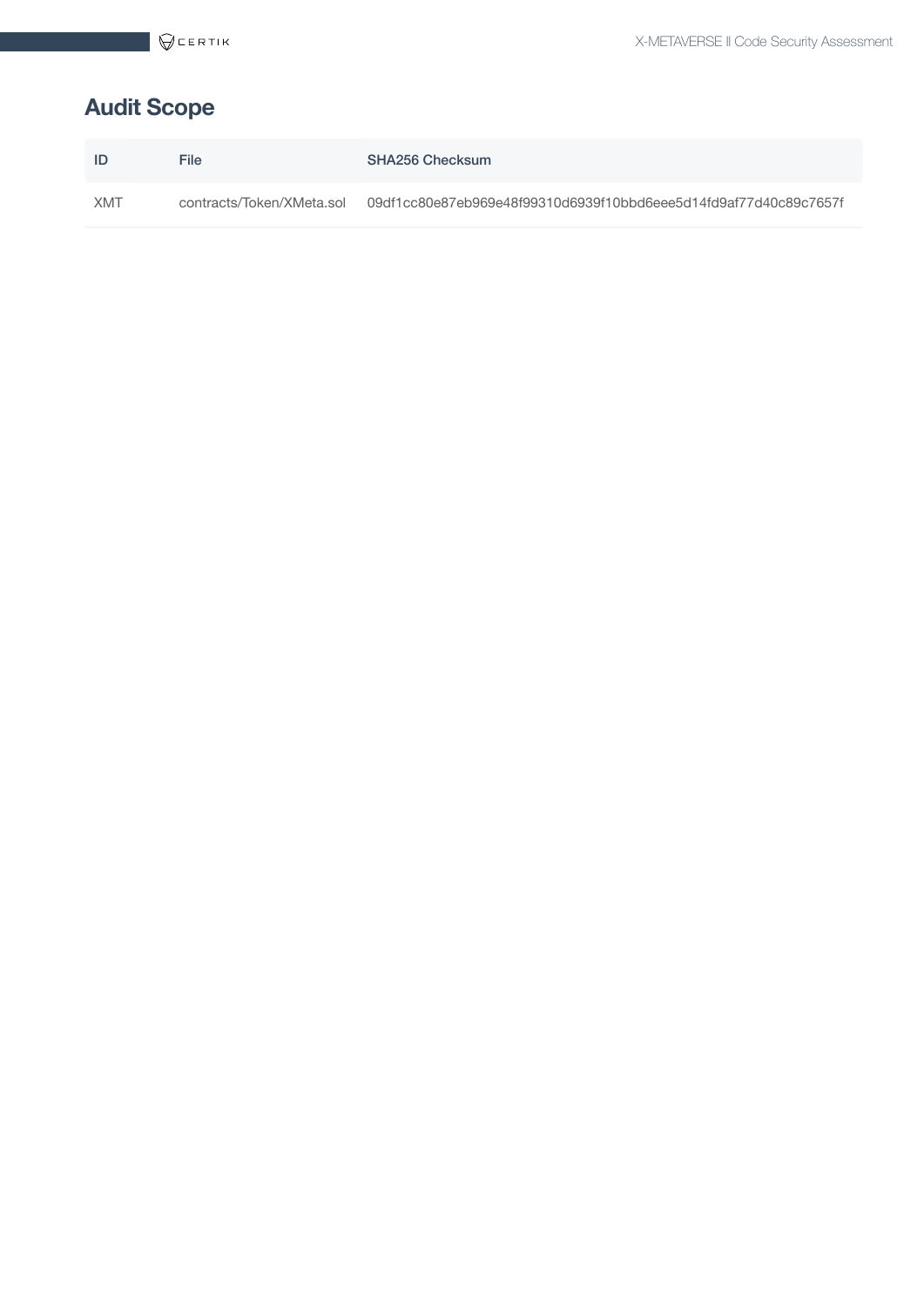# <span id="page-5-0"></span>**Findings**



| ID            | Title                           | Category                          | <b>Severity</b> | <b>Status</b>    |
|---------------|---------------------------------|-----------------------------------|-----------------|------------------|
| XMT-01        | Unlocked Compiler Version       | Language Specific                 | • Informational | (i) Acknowledged |
| XMT-02        | Missing Zero Address Validation | Coding Style                      | • Informational | (i) Acknowledged |
| <b>XMT-03</b> | Initial Token Distribution      | <b>Centralization / Privilege</b> | <b>Medium</b>   | (i) Acknowledged |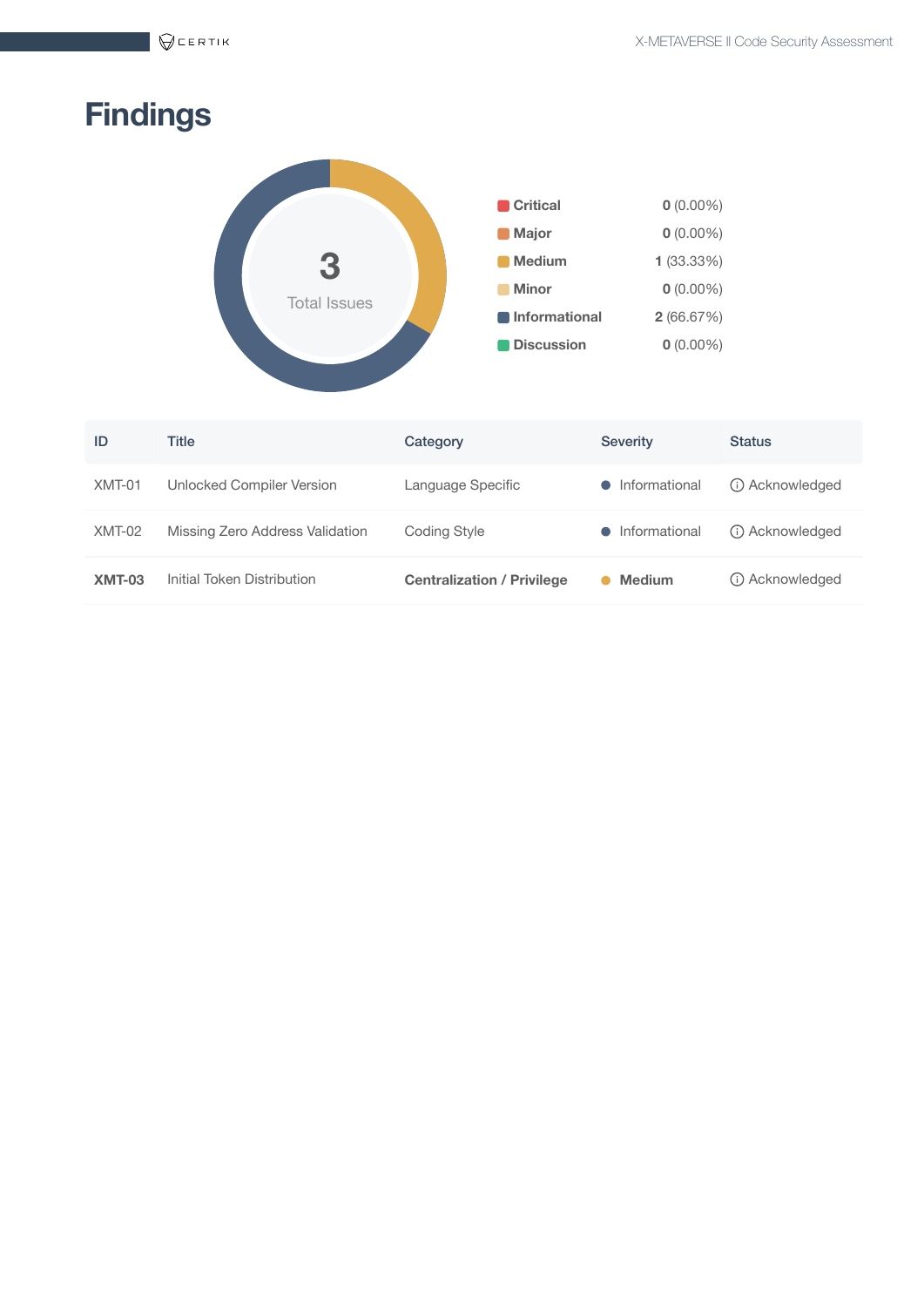## <span id="page-6-0"></span>**XMT-01 | Unlocked Compiler Version**

| Category          | <b>Severity</b> | Location                     | <b>Status</b>    |
|-------------------|-----------------|------------------------------|------------------|
| Language Specific | • Informational | contracts/Token/XMeta.sol: 2 | (i) Acknowledged |

#### **Description**

The contract has an unlocked compiler version. An unlocked compiler version in the source code of the contract permits the user to compile it at or above a particular version. This, in turn, leads to differences in the generated bytecode between compilations due to different compiler versions. This can lead to ambiguity when debugging as compiler-specific bugs may occur in the codebase that would be hard to identify over a span of multiple compiler versions rather than a specific one.

#### Recommendation

We advise that the compiler version is instead locked at the lowest version possible that the contract can be compiled at. For example, for version v0.8.0 the contract should contain the following line:

pragma solidity 0.8.0;

#### Alleviation

The team acknowledged this issue and stated they will lock the compiler at version V0.8.10.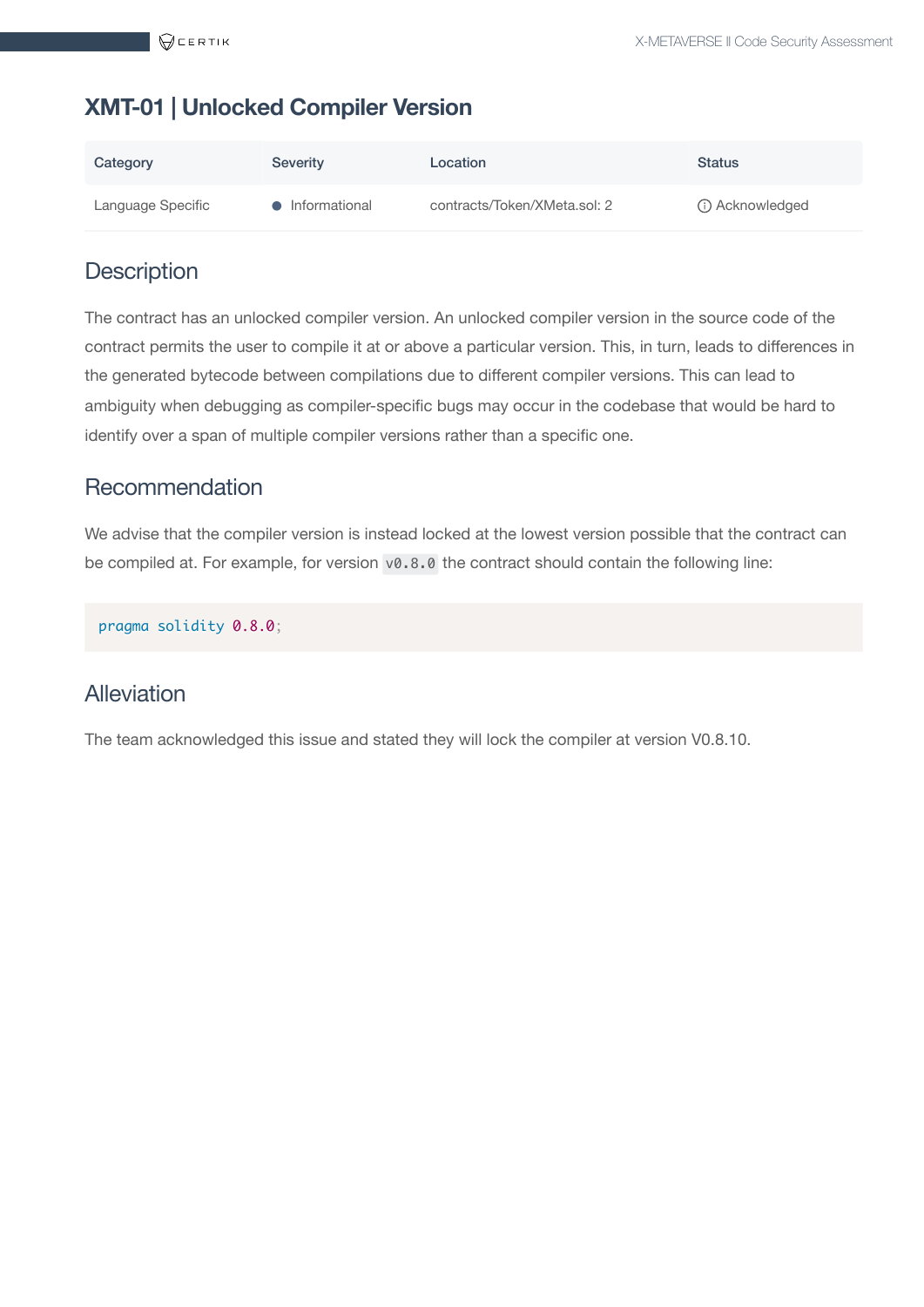#### <span id="page-7-0"></span>**XMT-02 | Missing Zero Address Validation**

| Category     | <b>Severity</b> | Location                         | <b>Status</b>    |
|--------------|-----------------|----------------------------------|------------------|
| Coding Style | • Informational | contracts/Token/XMeta.sol: 29~30 | (i) Acknowledged |

## **Description**

Address should be checked before assignment to make sure it is not zero addresses.

#### **Recommendation**

Consider adding a zero check.

#### Alleviation

The team acknowledged this issue and they stated the deployer can ensure the address is not zero.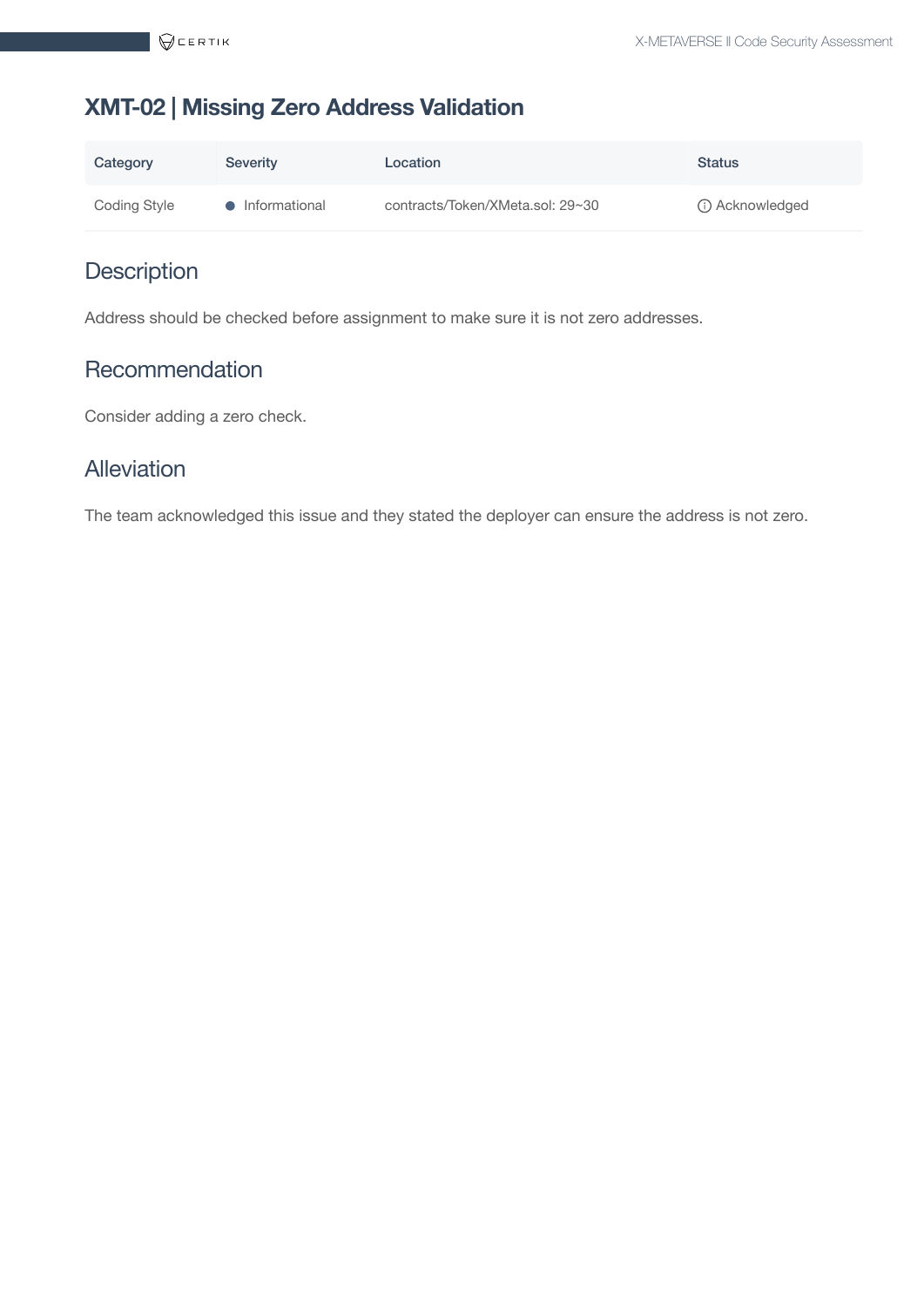#### <span id="page-8-0"></span>**XMT-03 | Initial Token Distribution**

| Category                          | <b>Severity</b> | Location                         | <b>Status</b>    |
|-----------------------------------|-----------------|----------------------------------|------------------|
| <b>Centralization / Privilege</b> | <b>Medium</b>   | contracts/Token/XMeta.sol: 40~46 | (i) Acknowledged |

#### **Description**

All of the XMETA tokens are distributed to the following addresses when deploying the contract.

- 270000000 ether tokens were sent to the playToEarnAddr address.
- 135000000 ether tokens were sent to the pledgeRewardAddr address.
- 81000000 ether tokens were sent to the ecologicalFundAddr address.
- 180000000 ether tokens were sent to the coreTeamAddr address.
- 72000000 ether tokens were sent to the communityOperationAddr address.
- 900000000 ether tokens were sent to the publicsaleAddr address.
- 72000000 ether tokens were sent to the privatePlacementAddr address.

This could be a centralization risk as the deployer can distribute XMETA tokens without obtaining the consensus of the community.

#### Recommendation

We recommend the team be transparent regarding the initial token distribution process, and the team shall make enough efforts to restrict the access of the private key. The risk describes the current project design and potentially makes iterations to improve in the security operation and level of decentralization, which in most cases cannot be resolved entirely at the present stage. We advise the client to carefully manage the privileged account's private key to avoid any potential risks of being hacked. In general, we strongly recommend centralized privileges or roles in the protocol be improved via a decentralized mechanism or smart-contract-based accounts with enhanced security practices, e.g., multi-signature wallets.

Indicatively, here are some feasible suggestions that would also mitigate the potential risk at a different level in terms of short-term, long-term and permanent:

#### **Short Term:**

Timelock and Multi sign (⅔, ⅗) combination *mitigate* by delaying the sensitive operation and avoiding a single point of key management failure.

• Time-lock with reasonable latency, e.g., 48 hours, for awareness on privileged operations; AND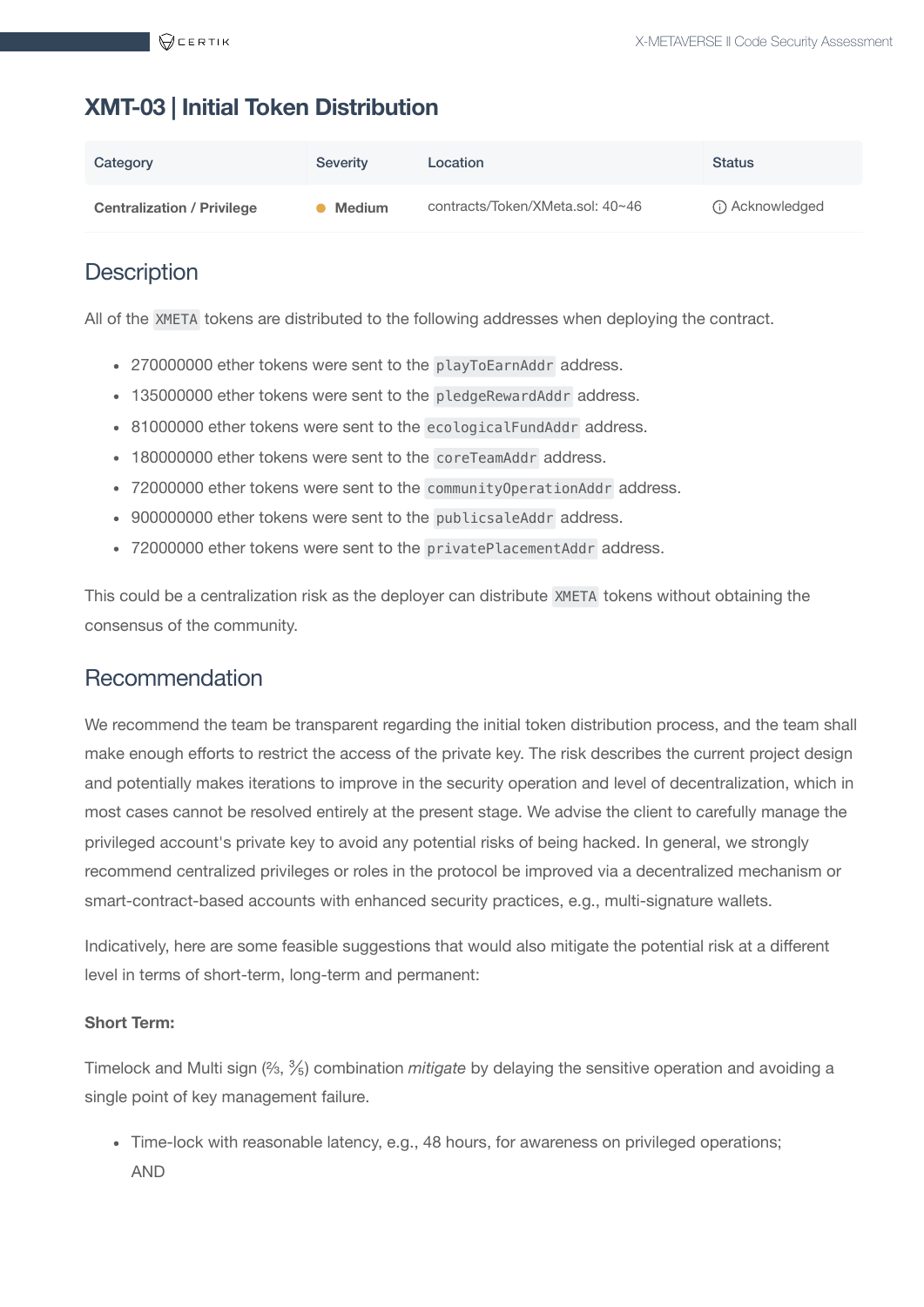- Assignment of privileged roles to multi-signature wallets to prevent a single point of failure due to the private key compromised; AND
- A medium/blog link for sharing the timelock contract and multi-signers addresses information with the public audience.

#### **Long Term:**

Timelock and DAO, the combination, *mitigate* by applying decentralization and transparency.

- Time-lock with reasonable latency, e.g., 48 hours, for awareness on privileged operations; AND
- Introduction of a DAO/governance/voting module to increase transparency and user involvement; AND
- A medium/blog link for sharing the timelock contract, multi-signers addresses, and DAO information with the public audience.

#### Alleviation

The team acknowledged this issue and they stated the following:

"The use of our tokens is clearly delineated, and these accounts will be publicized and handed over to the DAO as the community matures".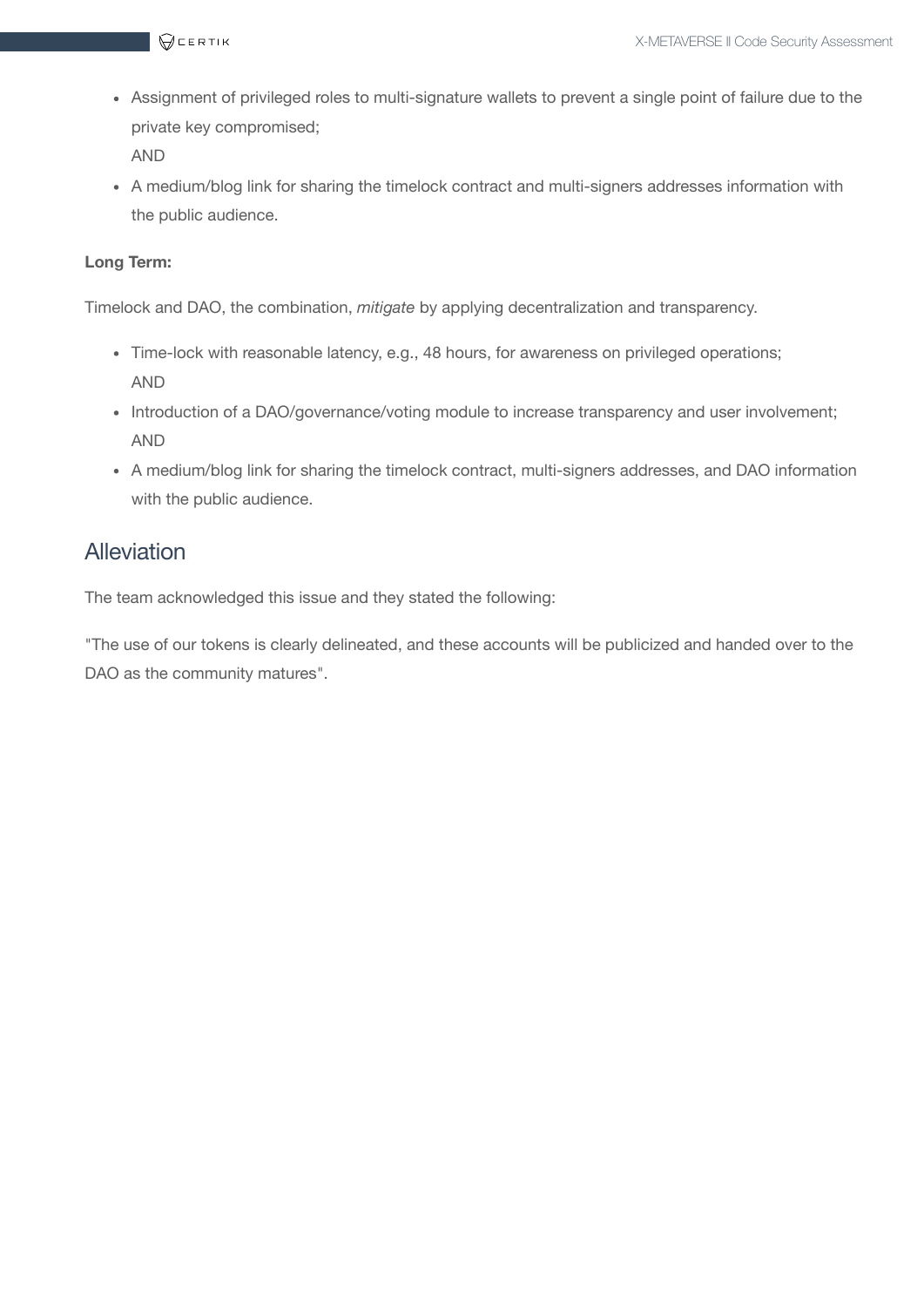# <span id="page-10-0"></span>**Appendix**

#### **Finding Categories**

#### Centralization / Privilege

Centralization / Privilege findings refer to either feature logic or implementation of components that act against the nature of decentralization, such as explicit ownership or specialized access roles in combination with a mechanism to relocate funds.

#### Language Specific

Language Specific findings are issues that would only arise within Solidity, i.e. incorrect usage of private or delete.

#### Coding Style

Coding Style findings usually do not affect the generated byte-code but rather comment on how to make the codebase more legible and, as a result, easily maintainable.

#### **Checksum Calculation Method**

The "Checksum" field in the "Audit Scope" section is calculated as the SHA-256 (Secure Hash Algorithm 2 with digest size of 256 bits) digest of the content of each file hosted in the listed source repository under the specified commit.

The result is hexadecimal encoded and is the same as the output of the Linux "sha256sum" command against the target file.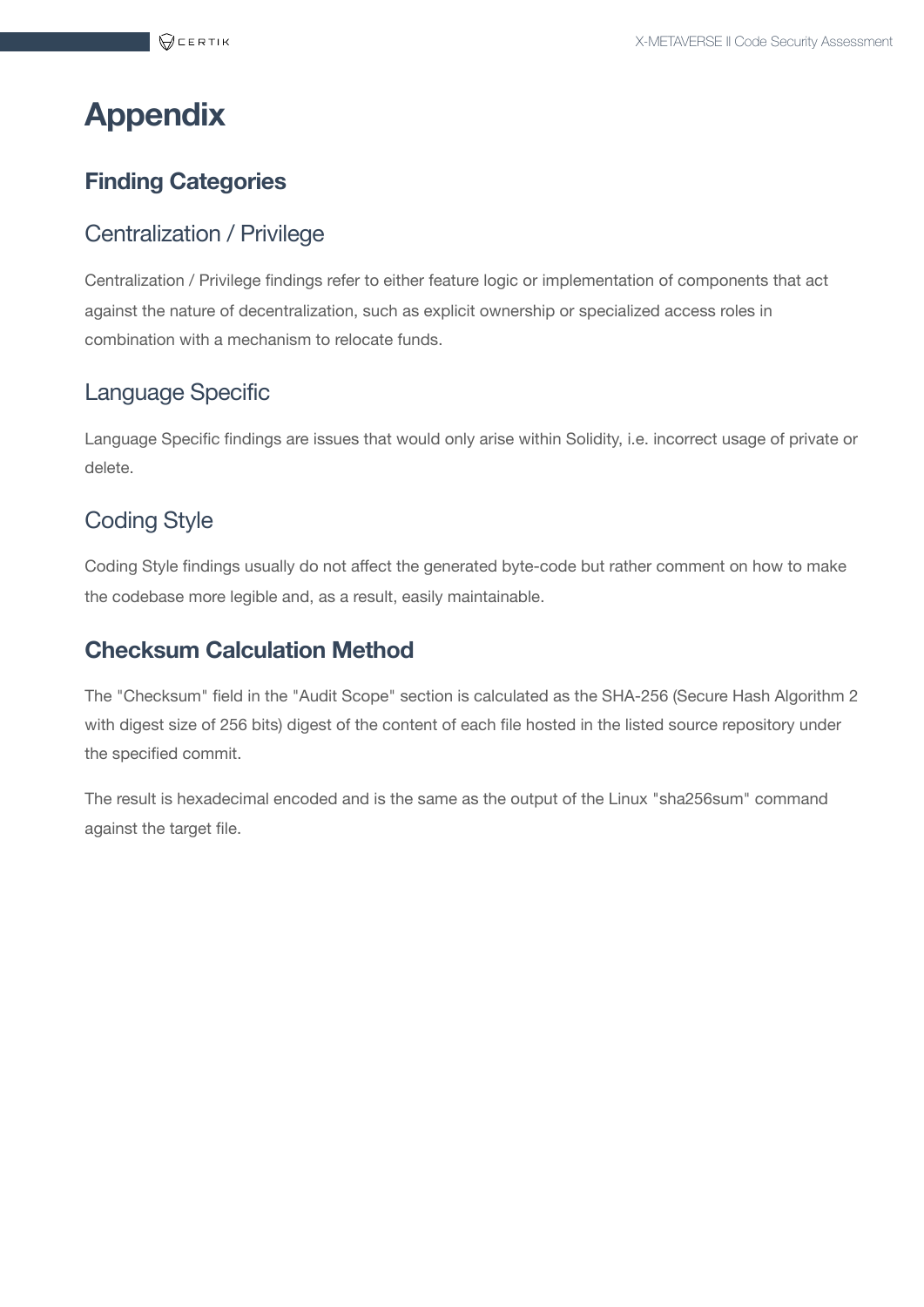# <span id="page-11-0"></span>**Disclaimer**

This report is subject to the terms and conditions (including without limitation, description of services, confidentiality, disclaimer and limitation of liability) set forth in the Services Agreement, or the scope of services, and terms and conditions provided to you ("Customer" or the "Company") in connection with the Agreement. This report provided in connection with the Services set forth in the Agreement shall be used by the Company only to the extent permitted under the terms and conditions set forth in the Agreement. This report may not be transmitted, disclosed, referred to or relied upon by any person for any purposes, nor may copies be delivered to any other person other than the Company, without CertiK's prior written consent in each instance.

This report is not, nor should be considered, an "endorsement" or "disapproval" of any particular project or team. This report is not, nor should be considered, an indication of the economics or value of any "product" or "asset" created by any team or project that contracts CertiK to perform a security assessment. This report does not provide any warranty or guarantee regarding the absolute bug-free nature of the technology analyzed, nor do they provide any indication of the technologies proprietors, business, business model or legal compliance.

This report should not be used in any way to make decisions around investment or involvement with any particular project. This report in no way provides investment advice, nor should be leveraged as investment advice of any sort. This report represents an extensive assessing process intending to help our customers increase the quality of their code while reducing the high level of risk presented by cryptographic tokens and blockchain technology.

Blockchain technology and cryptographic assets present a high level of ongoing risk. CertiK's position is that each company and individual are responsible for their own due diligence and continuous security. CertiK's goal is to help reduce the attack vectors and the high level of variance associated with utilizing new and consistently changing technologies, and in no way claims any guarantee of security or functionality of the technology we agree to analyze.

The assessment services provided by CertiK is subject to dependencies and under continuing development. You agree that your access and/or use, including but not limited to any services, reports, and materials, will be at your sole risk on an as-is, where-is, and as-available basis. Cryptographic tokens are emergent technologies and carry with them high levels of technical risk and uncertainty. The assessment reports could include false positives, false negatives, and other unpredictable results. The services may access, and depend upon, multiple layers of third-parties.

ALL SERVICES, THE LABELS, THE ASSESSMENT REPORT, WORK PRODUCT, OR OTHER MATERIALS, OR ANY PRODUCTS OR RESULTS OF THE USE THEREOF ARE PROVIDED "AS IS" AND "AS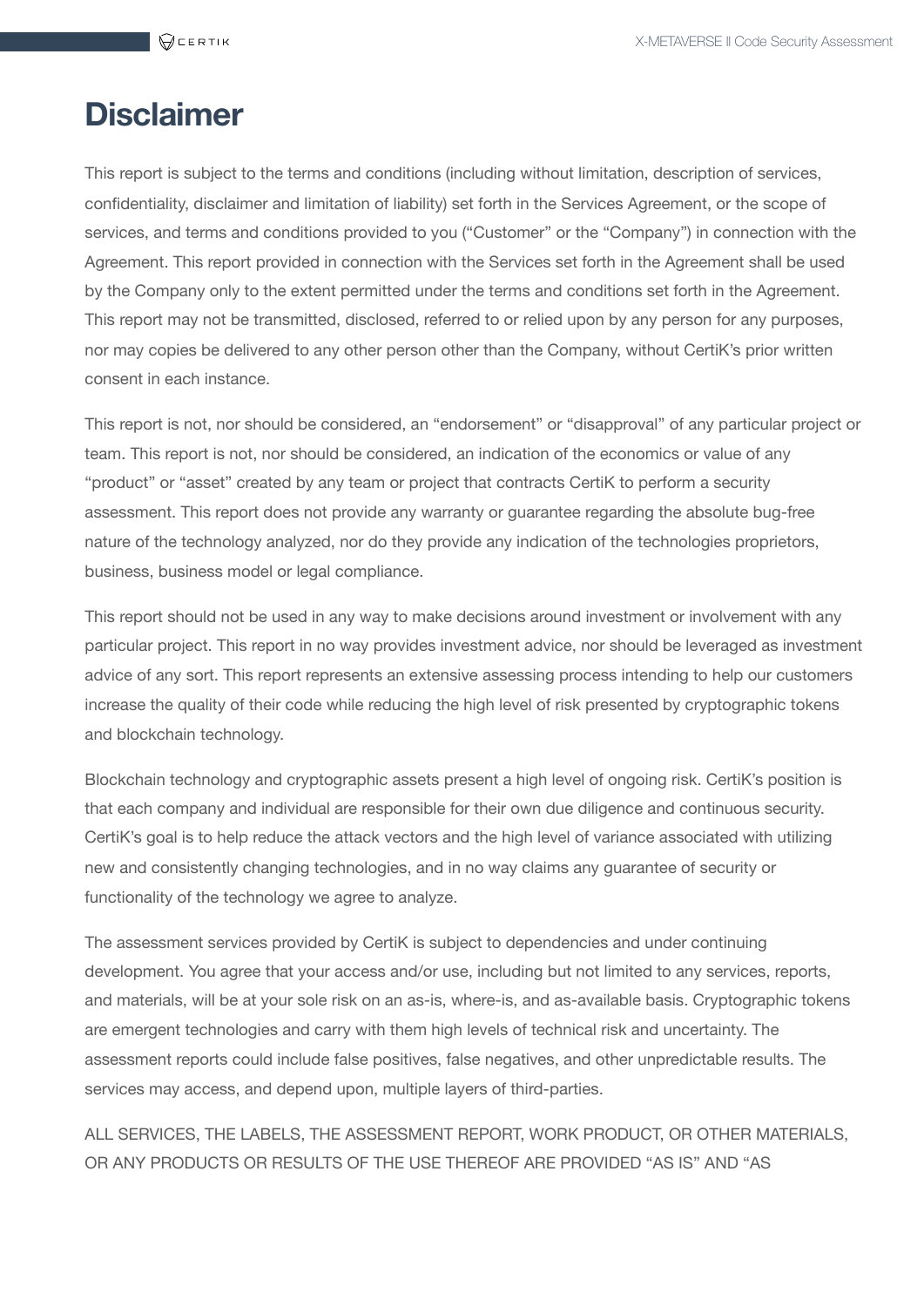AVAILABLE" AND WITH ALL FAULTS AND DEFECTS WITHOUT WARRANTY OF ANY KIND. TO THE MAXIMUM EXTENT PERMITTED UNDER APPLICABLE LAW, CERTIK HEREBY DISCLAIMS ALL WARRANTIES, WHETHER EXPRESS, IMPLIED, STATUTORY, OR OTHERWISE WITH RESPECT TO THE SERVICES, ASSESSMENT REPORT, OR OTHER MATERIALS. WITHOUT LIMITING THE FOREGOING, CERTIK SPECIFICALLY DISCLAIMS ALL IMPLIED WARRANTIES OF MERCHANTABILITY, FITNESS FOR A PARTICULAR PURPOSE, TITLE AND NON-INFRINGEMENT, AND ALL WARRANTIES ARISING FROM COURSE OF DEALING, USAGE, OR TRADE PRACTICE. WITHOUT LIMITING THE FOREGOING, CERTIK MAKES NO WARRANTY OF ANY KIND THAT THE SERVICES, THE LABELS, THE ASSESSMENT REPORT, WORK PRODUCT, OR OTHER MATERIALS, OR ANY PRODUCTS OR RESULTS OF THE USE THEREOF, WILL MEET CUSTOMER'S OR ANY OTHER PERSON'S REQUIREMENTS, ACHIEVE ANY INTENDED RESULT, BE COMPATIBLE OR WORK WITH ANY SOFTWARE, SYSTEM, OR OTHER SERVICES, OR BE SECURE, ACCURATE, COMPLETE, FREE OF HARMFUL CODE, OR ERROR-FREE. WITHOUT LIMITATION TO THE FOREGOING, CERTIK PROVIDES NO WARRANTY OR UNDERTAKING, AND MAKES NO REPRESENTATION OF ANY KIND THAT THE SERVICE WILL MEET CUSTOMER'S REQUIREMENTS, ACHIEVE ANY INTENDED RESULTS, BE COMPATIBLE OR WORK WITH ANY OTHER SOFTWARE, APPLICATIONS, SYSTEMS OR SERVICES, OPERATE WITHOUT INTERRUPTION, MEET ANY PERFORMANCE OR RELIABILITY STANDARDS OR BE ERROR FREE OR THAT ANY ERRORS OR DEFECTS CAN OR WILL BE CORRECTED.

WITHOUT LIMITING THE FOREGOING, NEITHER CERTIK NOR ANY OF CERTIK'S AGENTS MAKES ANY REPRESENTATION OR WARRANTY OF ANY KIND, EXPRESS OR IMPLIED AS TO THE ACCURACY, RELIABILITY, OR CURRENCY OF ANY INFORMATION OR CONTENT PROVIDED THROUGH THE SERVICE. CERTIK WILL ASSUME NO LIABILITY OR RESPONSIBILITY FOR (I) ANY ERRORS, MISTAKES, OR INACCURACIES OF CONTENT AND MATERIALS OR FOR ANY LOSS OR DAMAGE OF ANY KIND INCURRED AS A RESULT OF THE USE OF ANY CONTENT, OR (II) ANY PERSONAL INJURY OR PROPERTY DAMAGE, OF ANY NATURE WHATSOEVER, RESULTING FROM CUSTOMER'S ACCESS TO OR USE OF THE SERVICES, ASSESSMENT REPORT, OR OTHER MATERIALS.

ALL THIRD-PARTY MATERIALS ARE PROVIDED "AS IS" AND ANY REPRESENTATION OR WARRANTY OF OR CONCERNING ANY THIRD-PARTY MATERIALS IS STRICTLY BETWEEN CUSTOMER AND THE THIRD-PARTY OWNER OR DISTRIBUTOR OF THE THIRD-PARTY MATERIALS.

THE SERVICES, ASSESSMENT REPORT, AND ANY OTHER MATERIALS HEREUNDER ARE SOLELY PROVIDED TO CUSTOMER AND MAY NOT BE RELIED ON BY ANY OTHER PERSON OR FOR ANY PURPOSE NOT SPECIFICALLY IDENTIFIED IN THIS AGREEMENT, NOR MAY COPIES BE DELIVERED TO, ANY OTHER PERSON WITHOUT CERTIK'S PRIOR WRITTEN CONSENT IN EACH INSTANCE.

NO THIRD PARTY OR ANYONE ACTING ON BEHALF OF ANY THEREOF, SHALL BE A THIRD PARTY OR OTHER BENEFICIARY OF SUCH SERVICES, ASSESSMENT REPORT, AND ANY ACCOMPANYING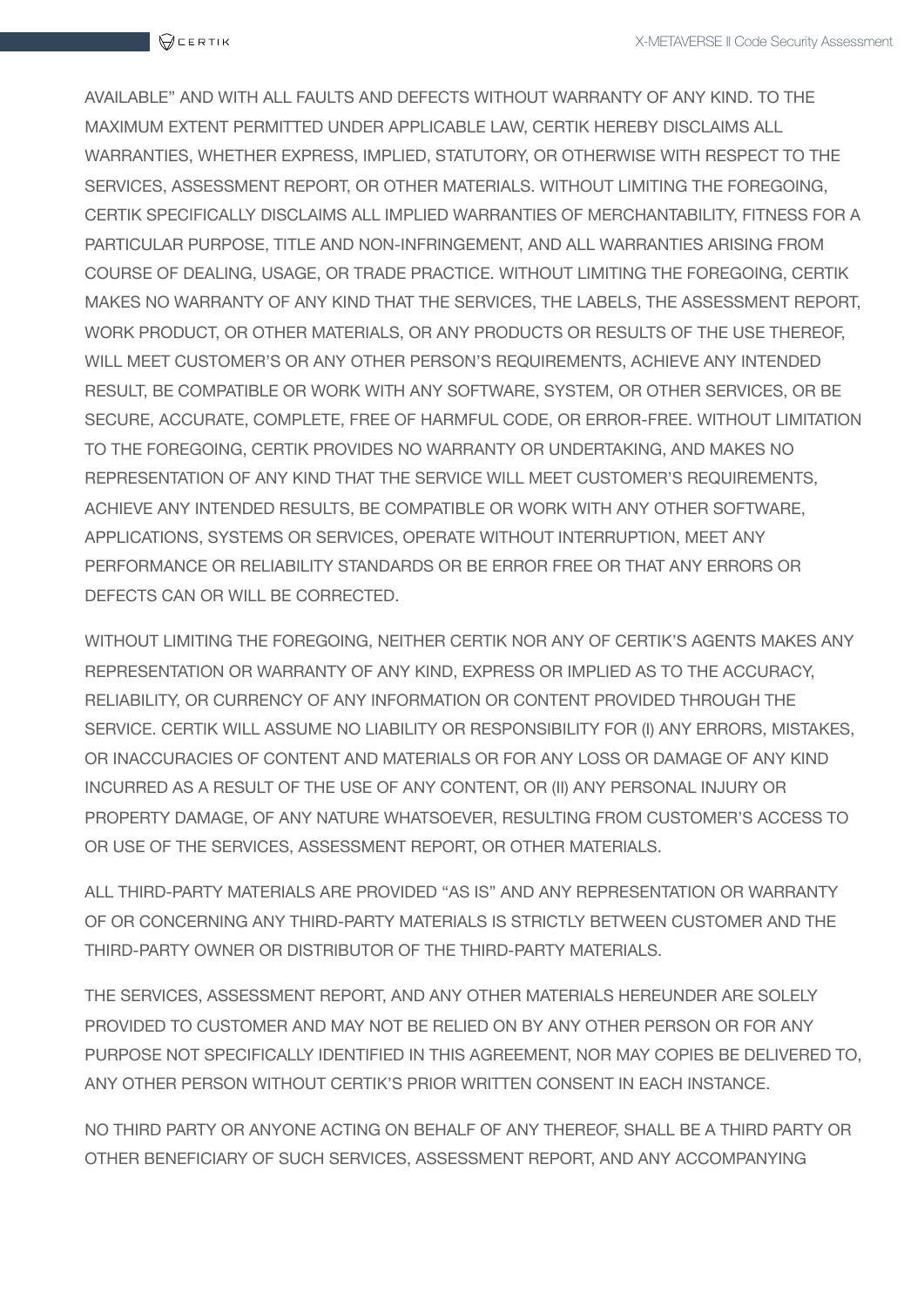MATERIALS AND NO SUCH THIRD PARTY SHALL HAVE ANY RIGHTS OF CONTRIBUTION AGAINST CERTIK WITH RESPECT TO SUCH SERVICES, ASSESSMENT REPORT, AND ANY ACCOMPANYING MATERIALS.

THE REPRESENTATIONS AND WARRANTIES OF CERTIK CONTAINED IN THIS AGREEMENT ARE SOLELY FOR THE BENEFIT OF CUSTOMER. ACCORDINGLY, NO THIRD PARTY OR ANYONE ACTING ON BEHALF OF ANY THEREOF, SHALL BE A THIRD PARTY OR OTHER BENEFICIARY OF SUCH REPRESENTATIONS AND WARRANTIES AND NO SUCH THIRD PARTY SHALL HAVE ANY RIGHTS OF CONTRIBUTION AGAINST CERTIK WITH RESPECT TO SUCH REPRESENTATIONS OR WARRANTIES OR ANY MATTER SUBJECT TO OR RESULTING IN INDEMNIFICATION UNDER THIS AGREEMENT OR OTHERWISE.

FOR AVOIDANCE OF DOUBT, THE SERVICES, INCLUDING ANY ASSOCIATED ASSESSMENT REPORTS OR MATERIALS, SHALL NOT BE CONSIDERED OR RELIED UPON AS ANY FORM OF FINANCIAL, TAX, LEGAL, REGULATORY, OR OTHER ADVICE.